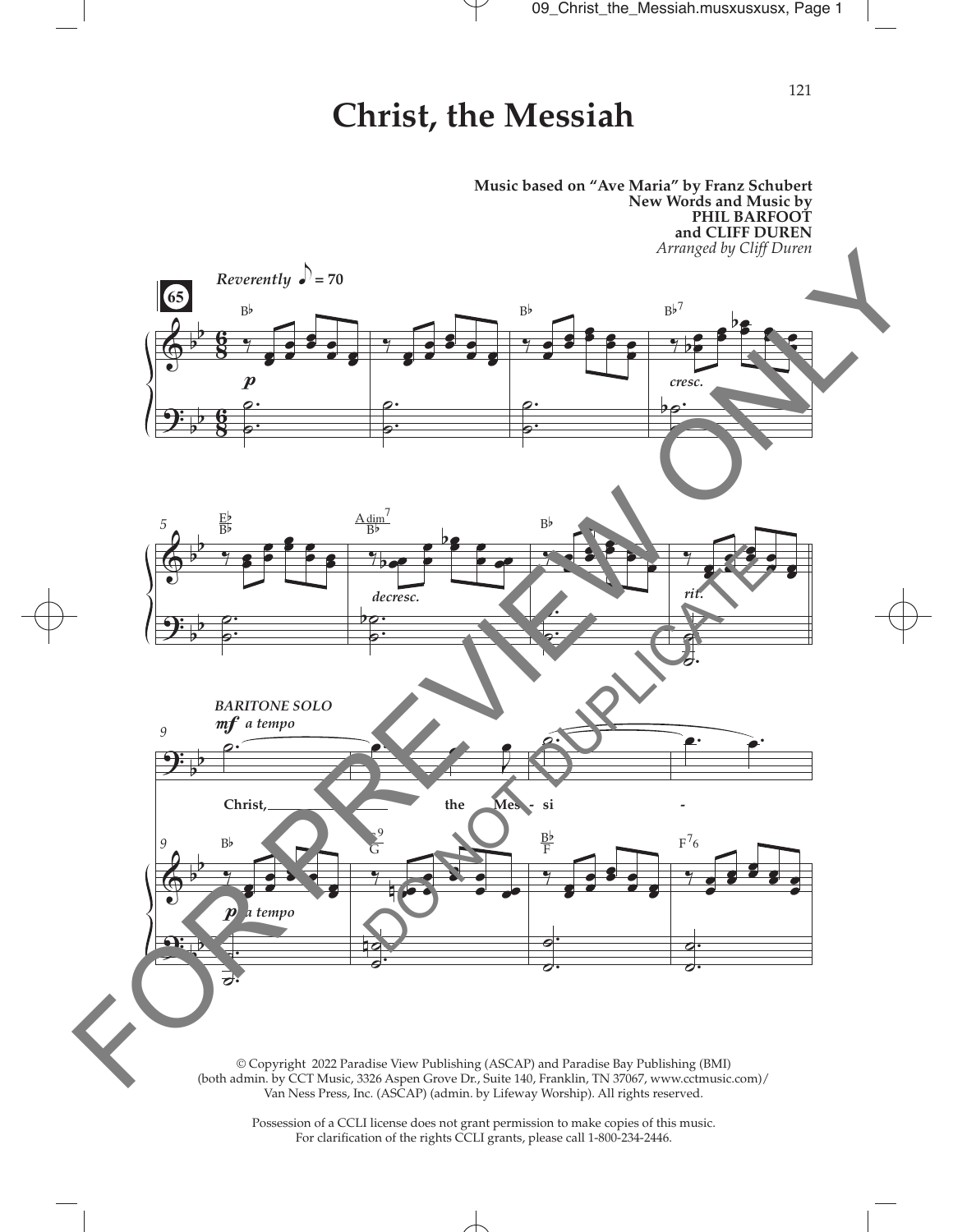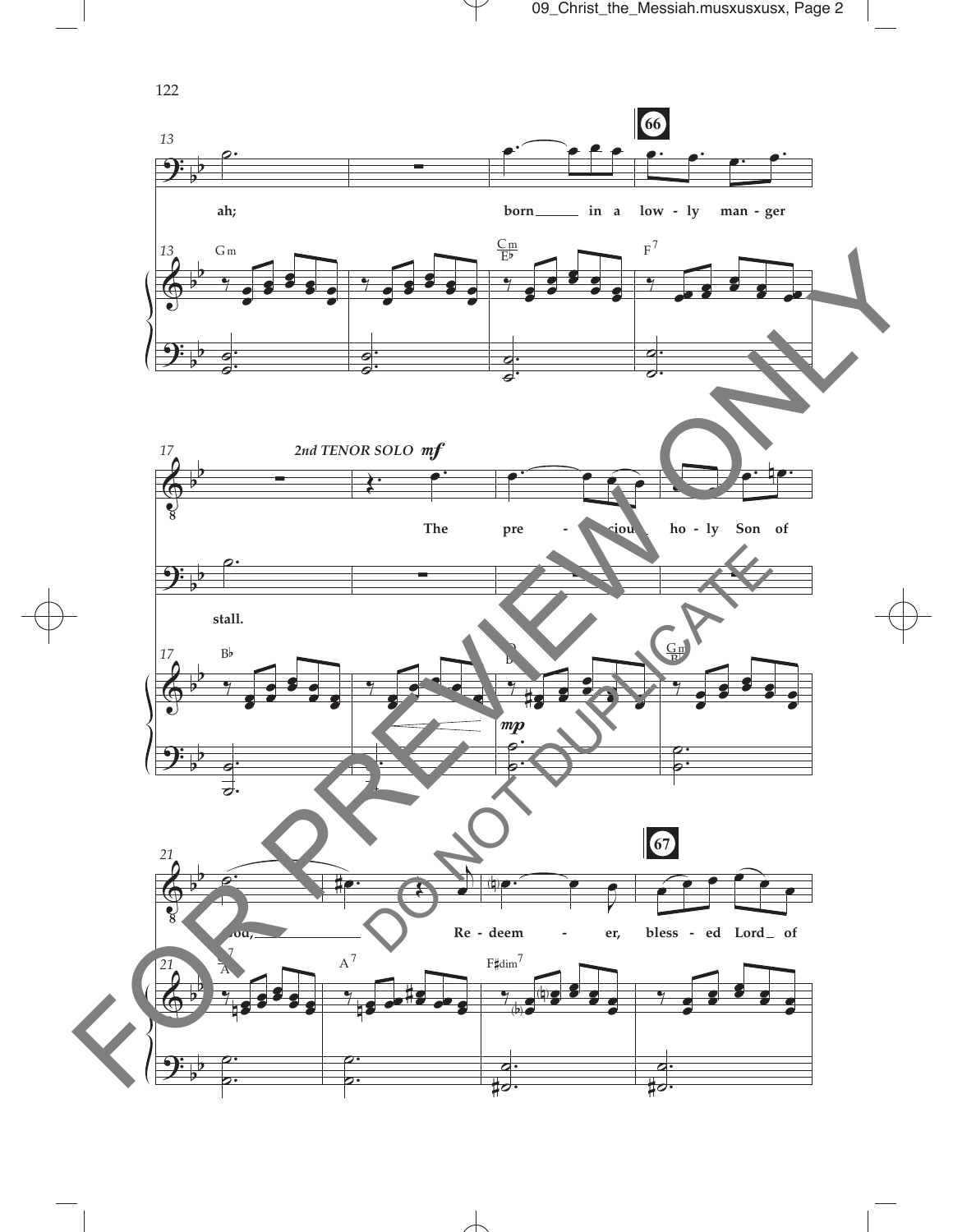

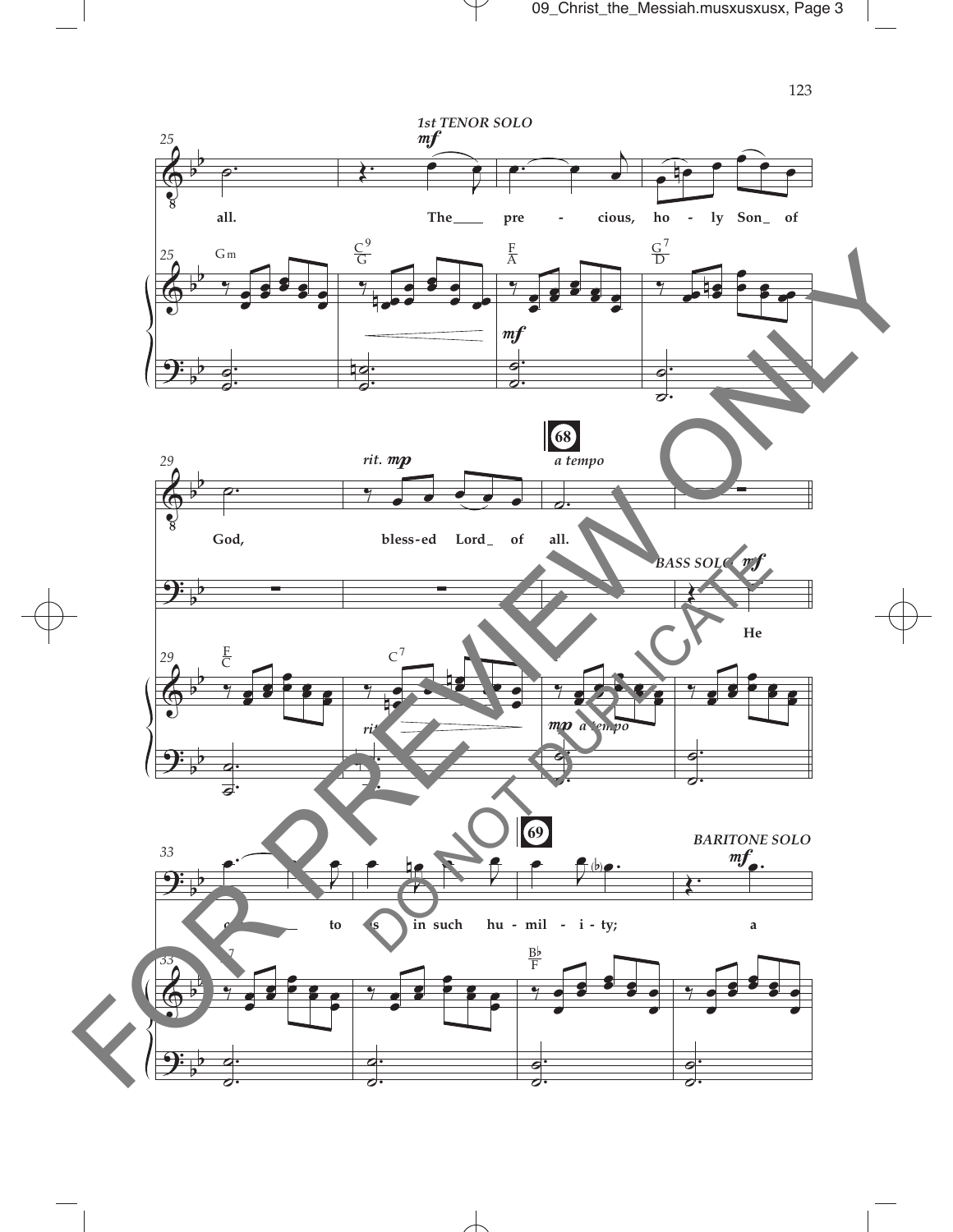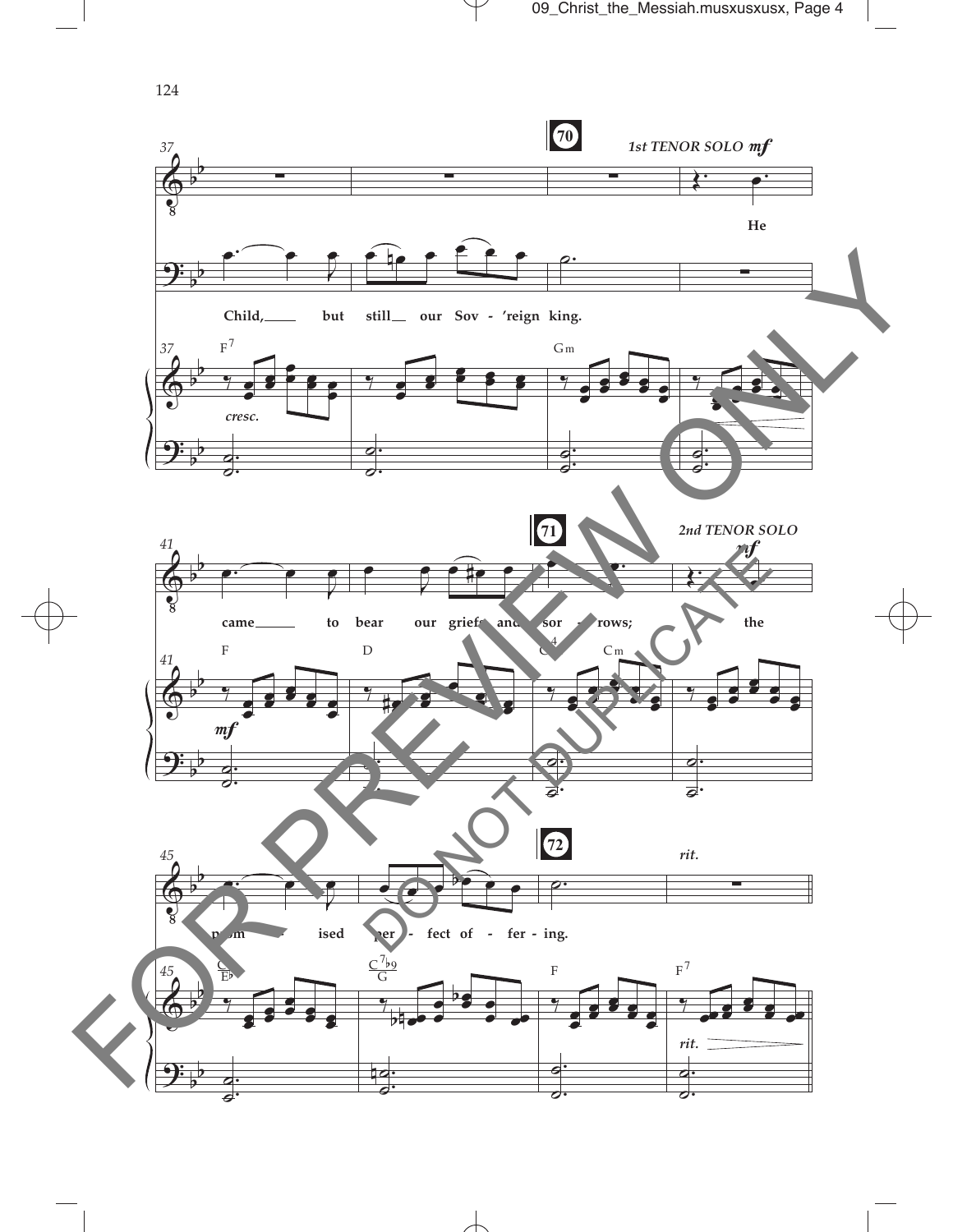

 $\overline{\phantom{a}}$ 

 $125\,$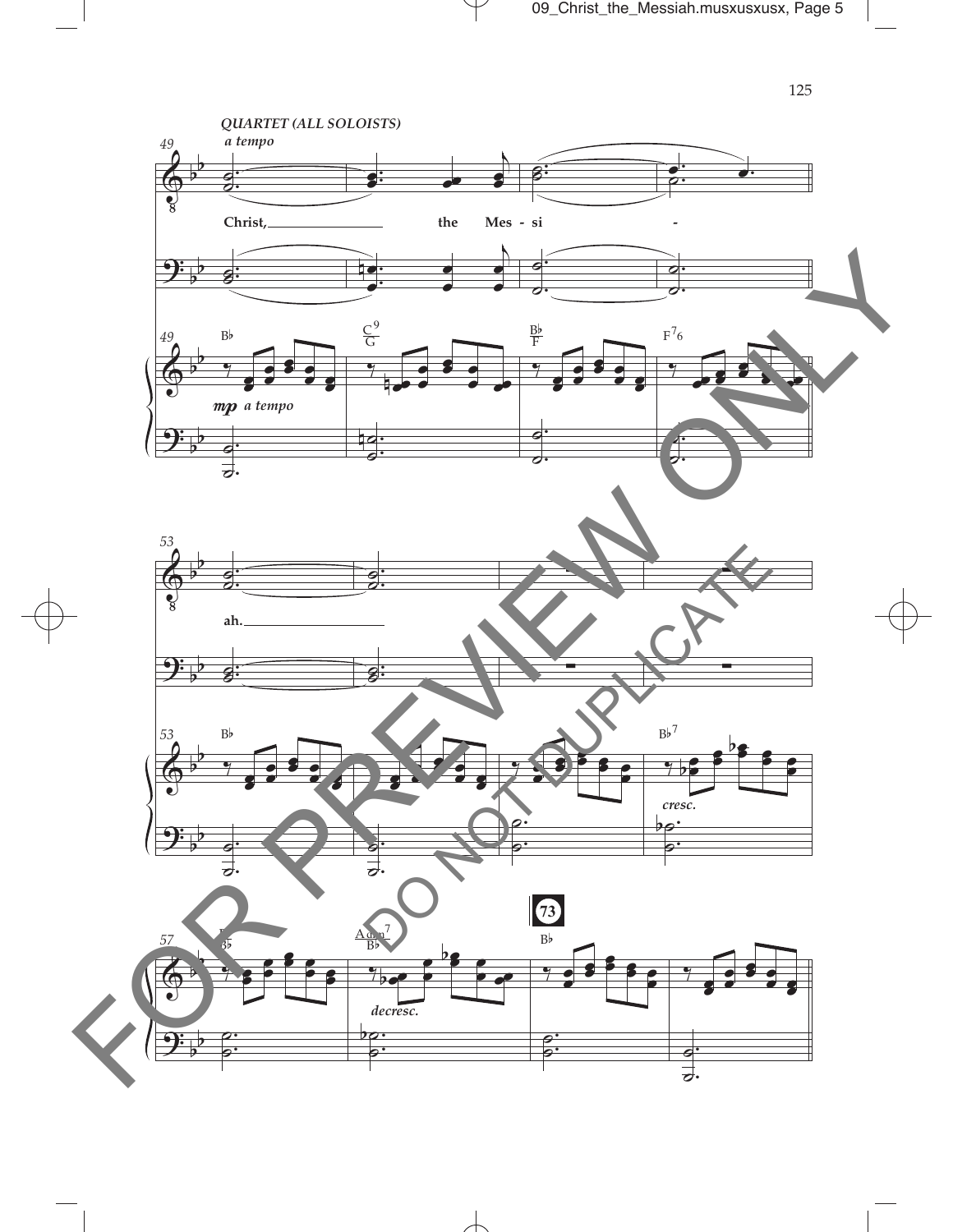

 $\blacksquare$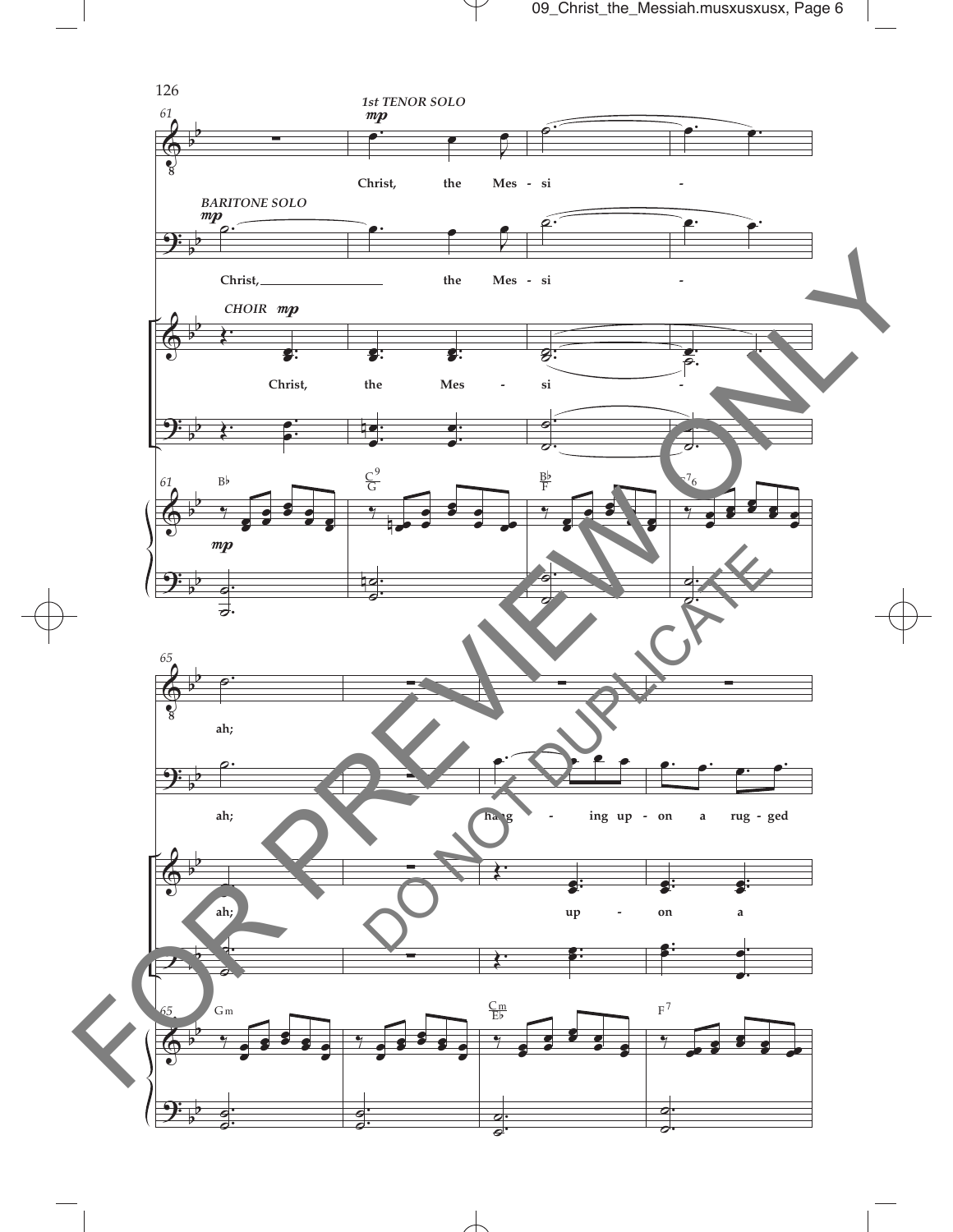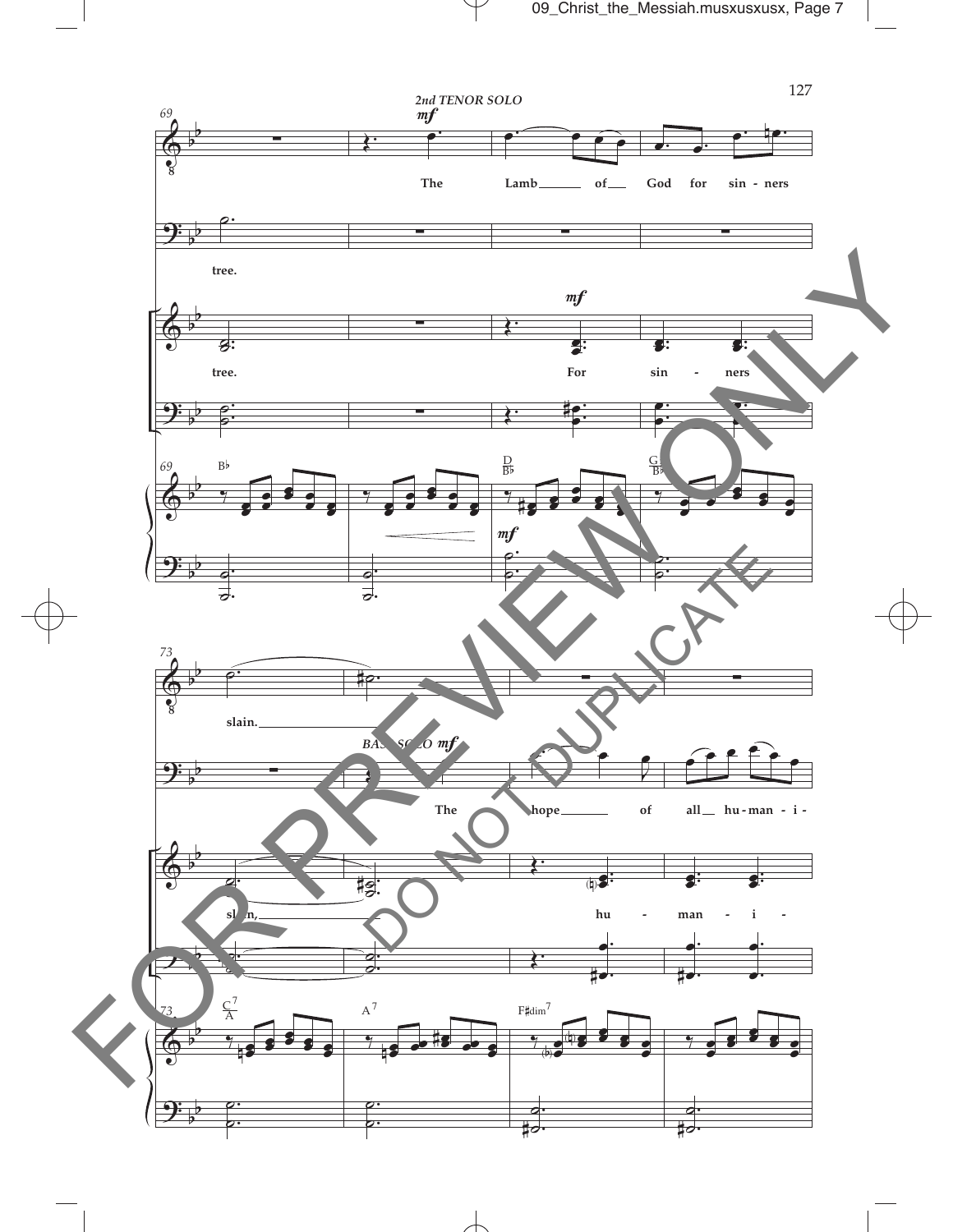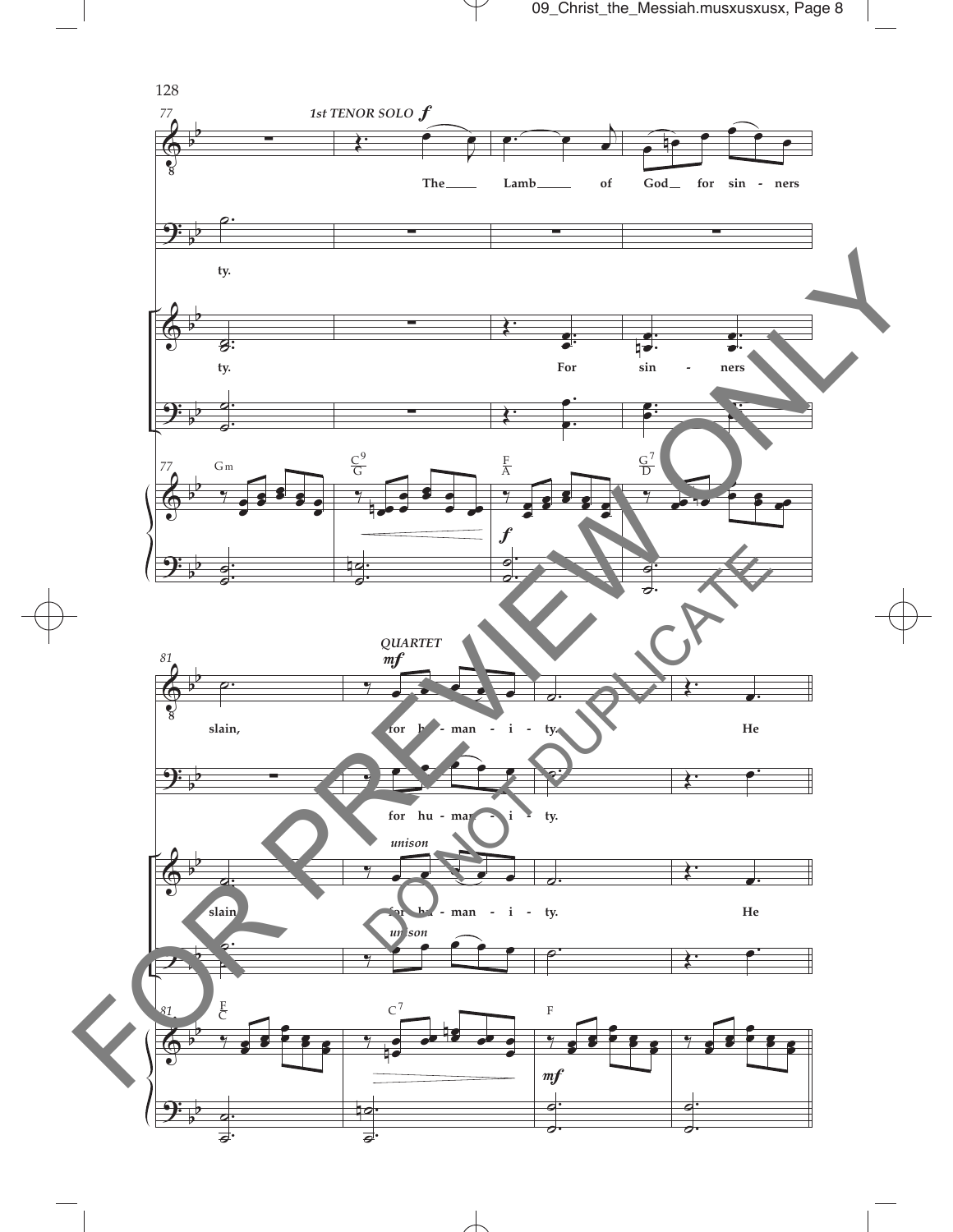

 $\mathcal V$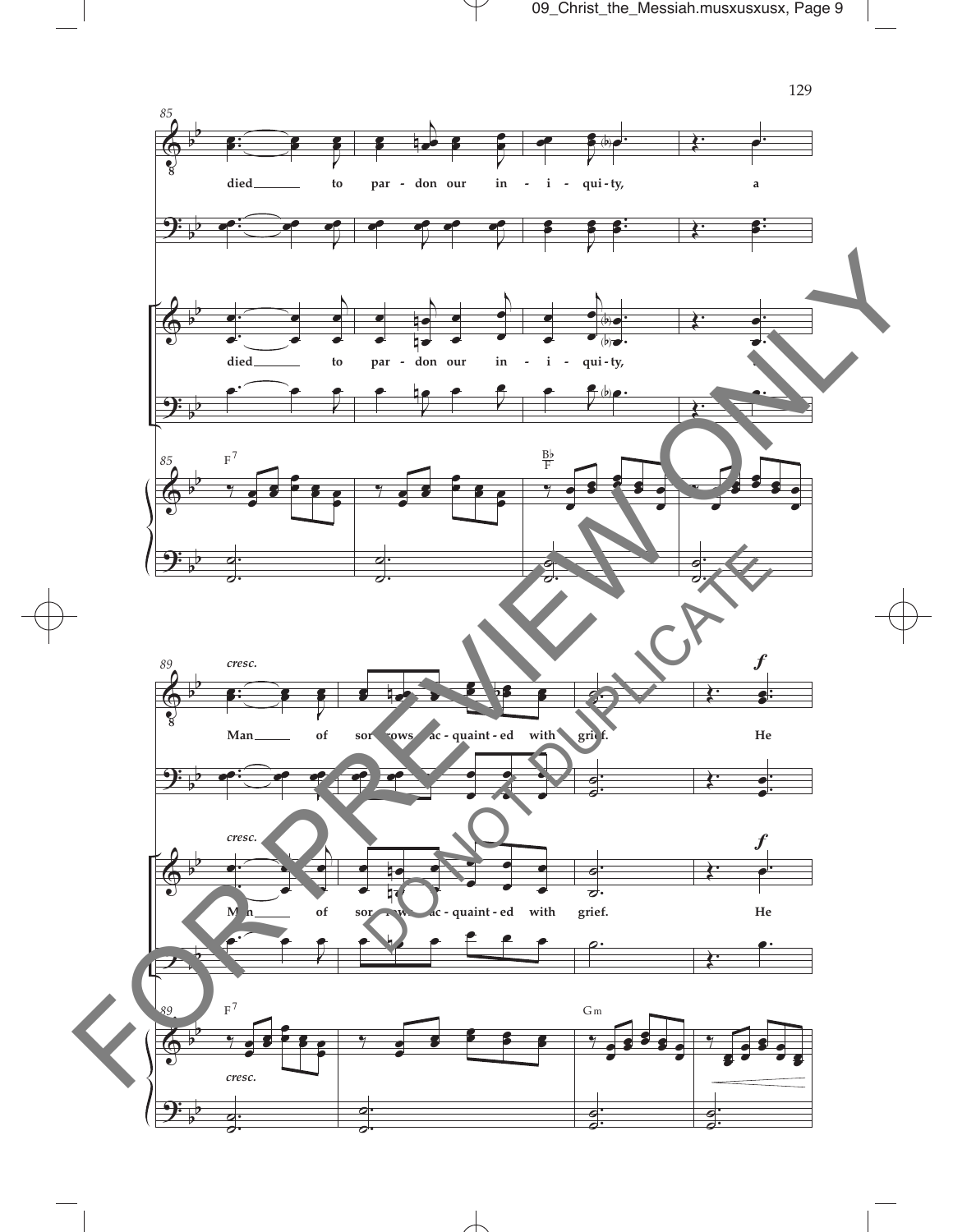

 $\overline{\mathcal{A}}$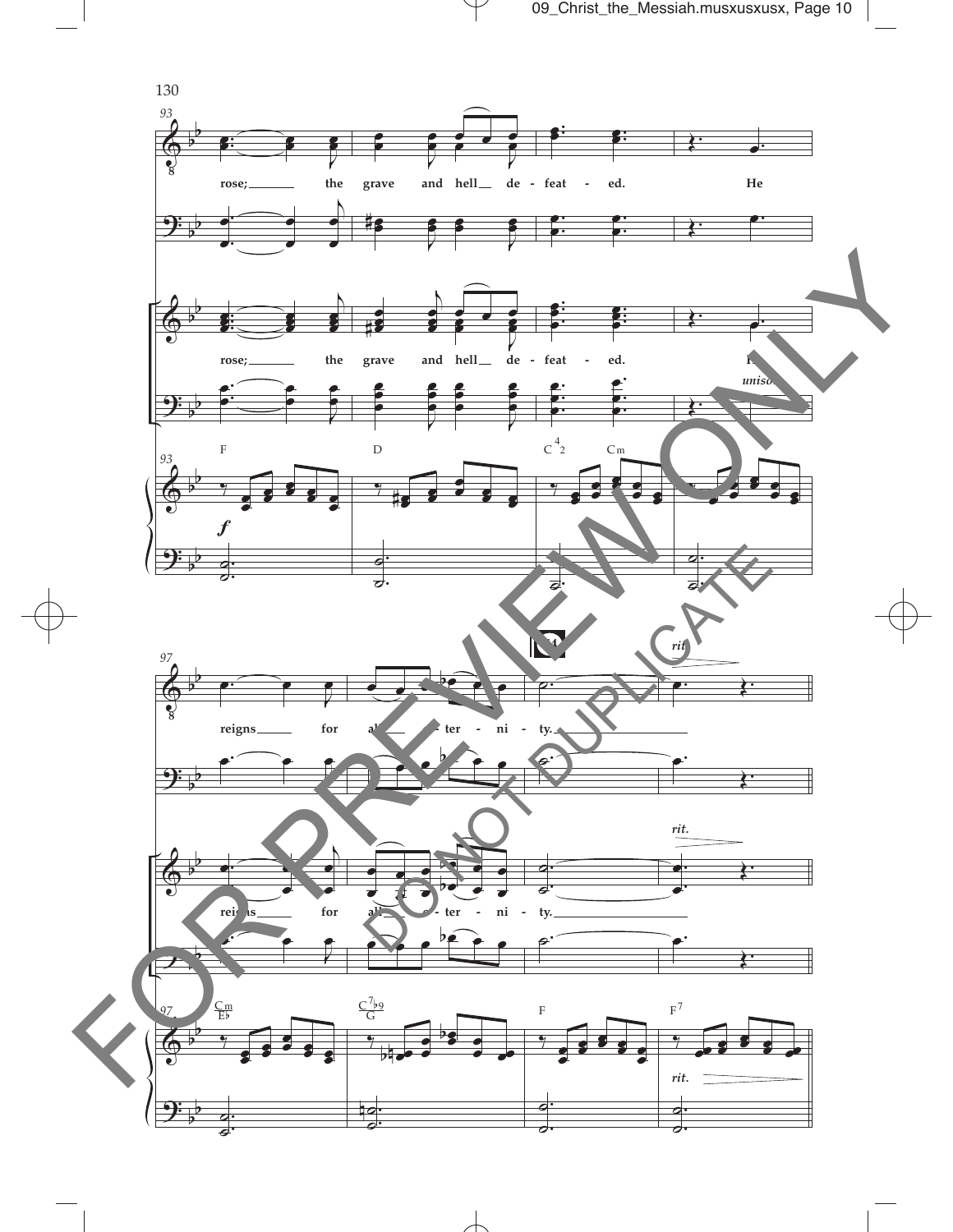

 $\blacksquare$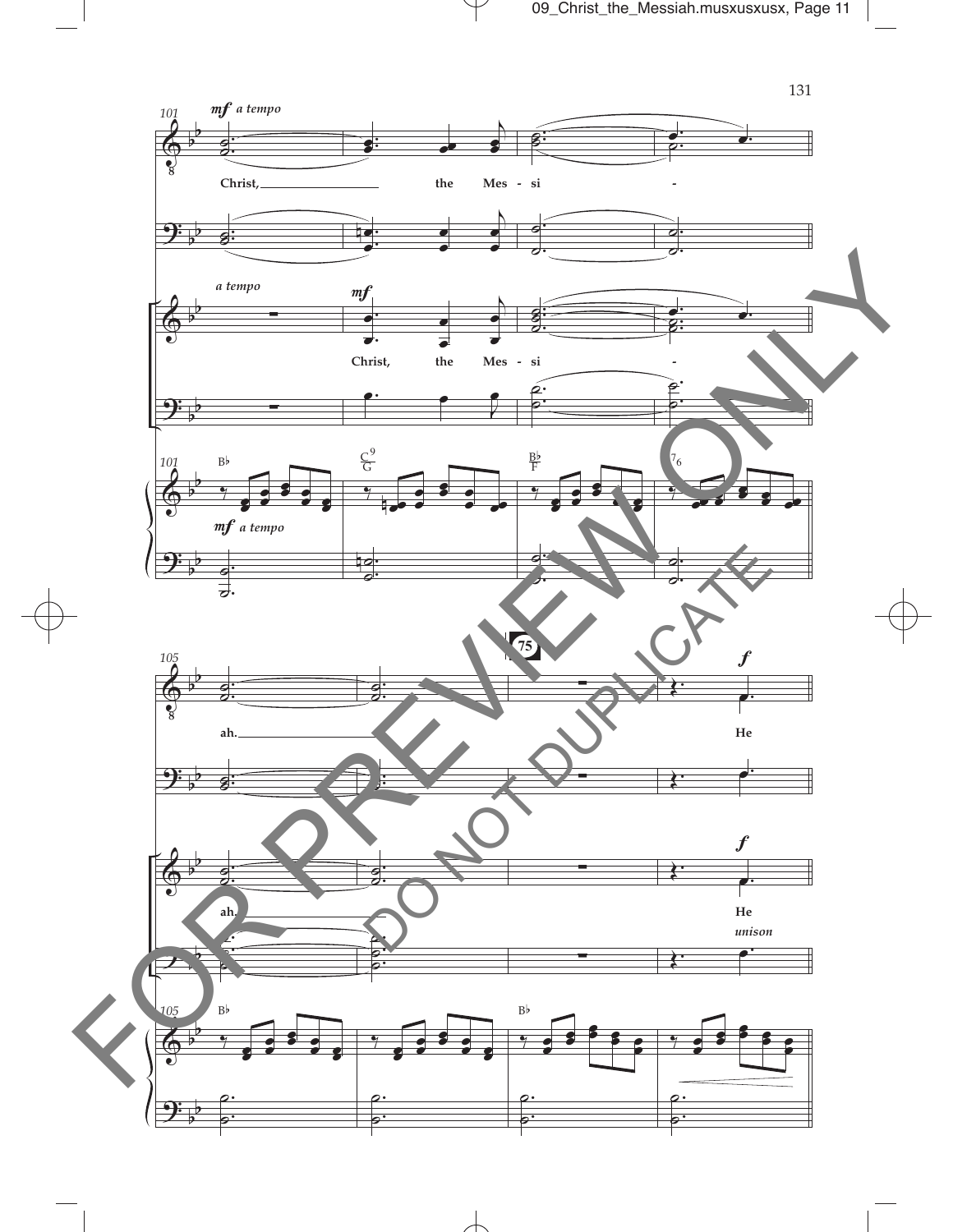

 $\mathcal Y$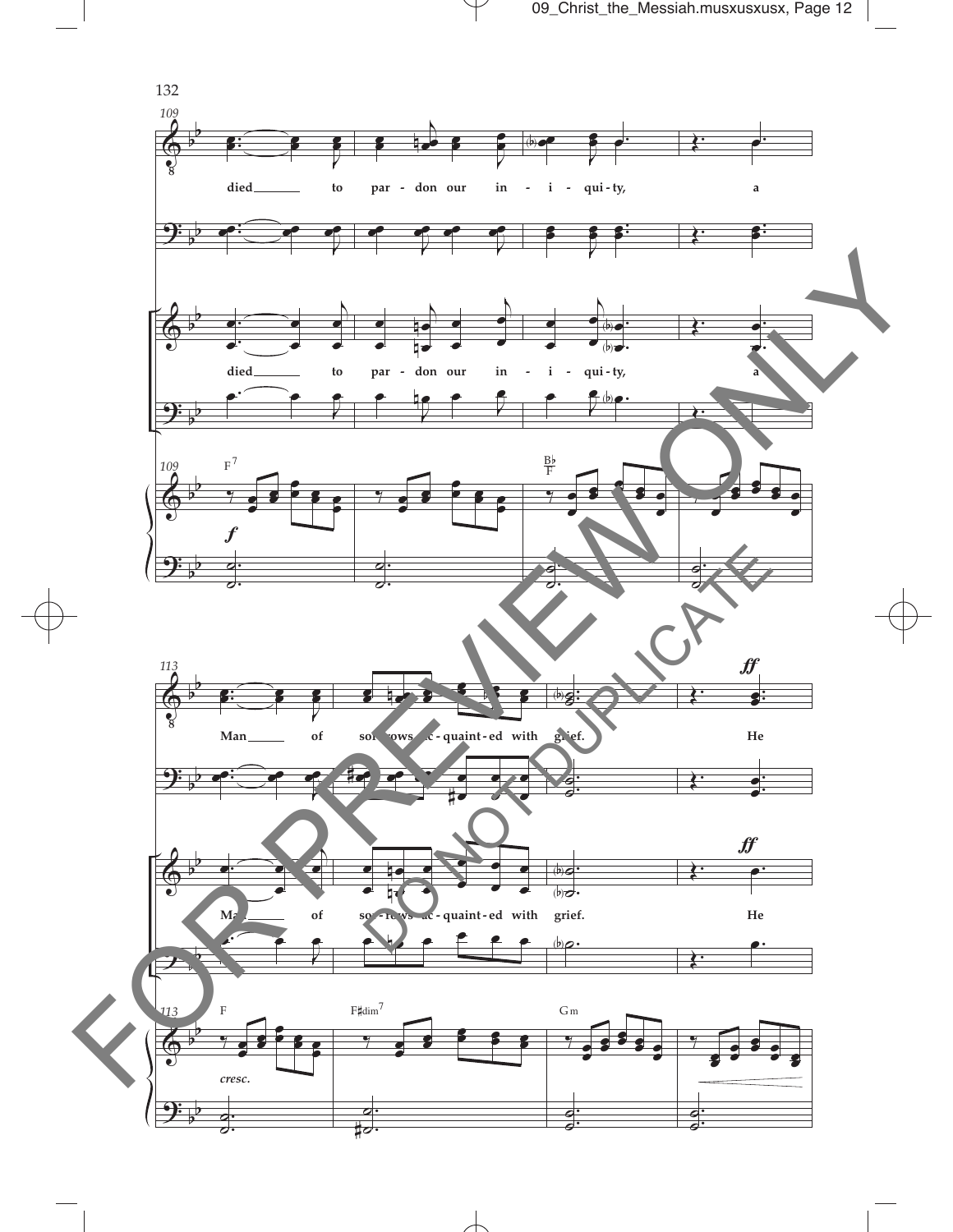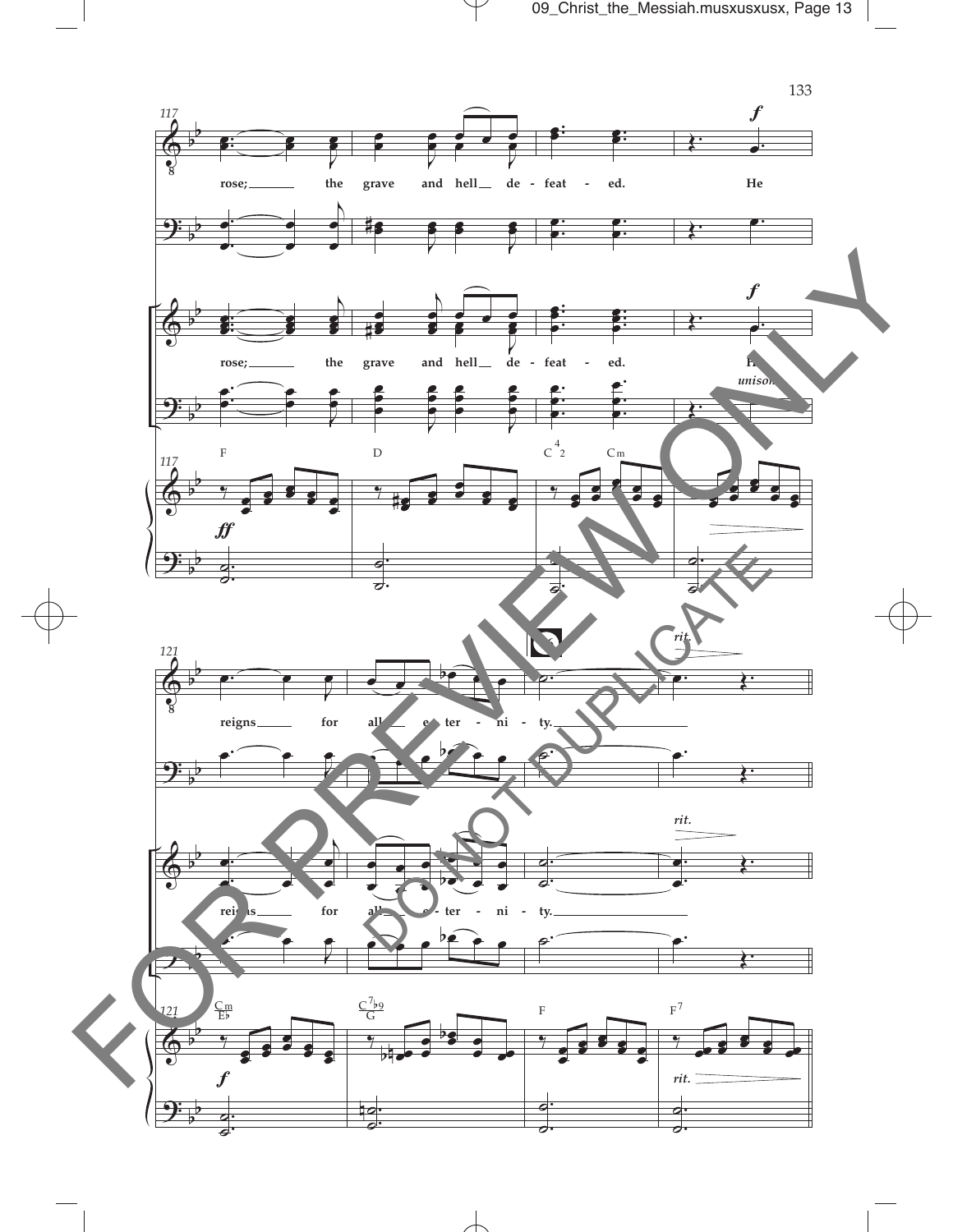

 $\overline{\mathcal{A}}$ 

 $^{-}$ l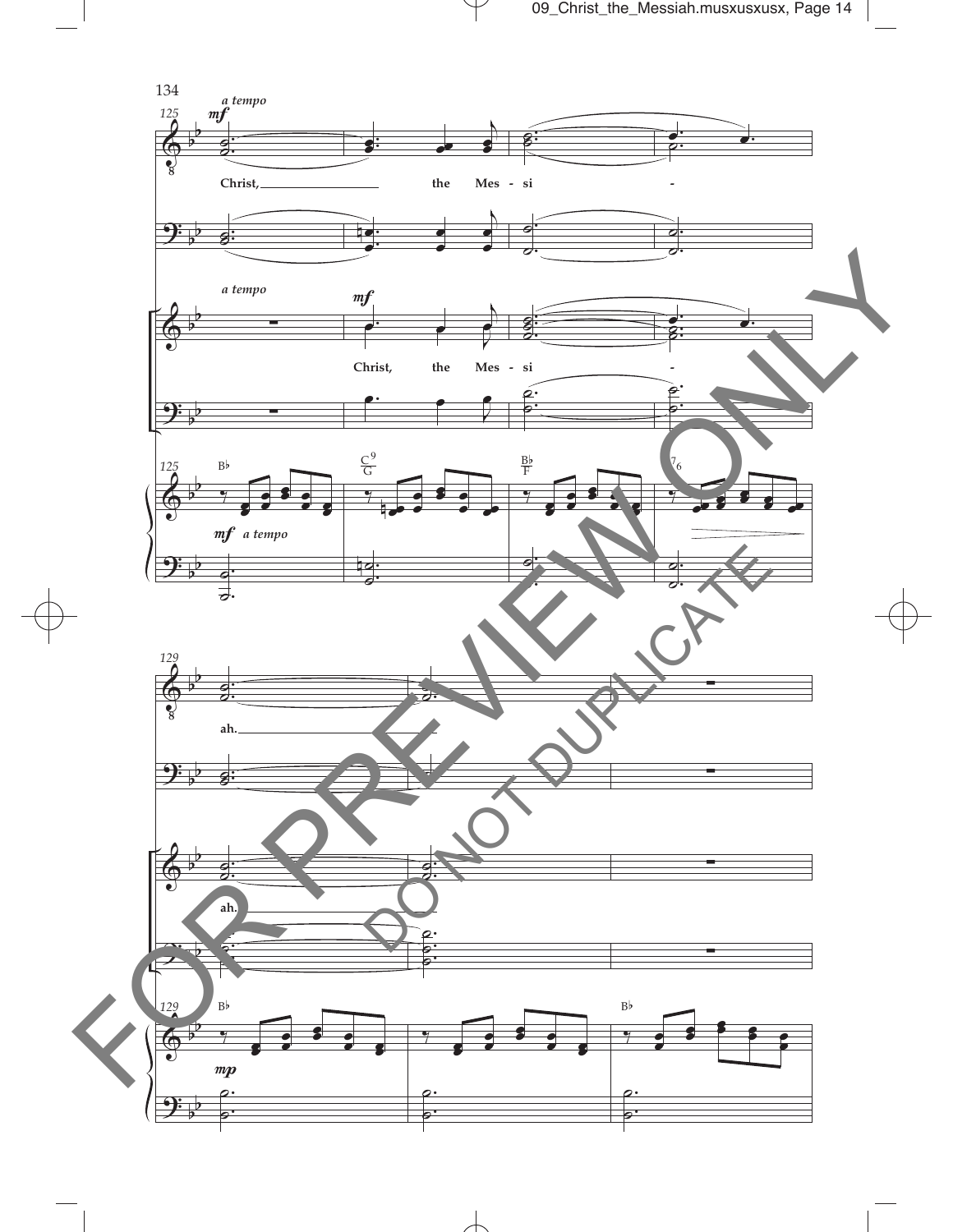

 $\overline{\mathcal{A}}$ 

 $^{-}$   $\vert$